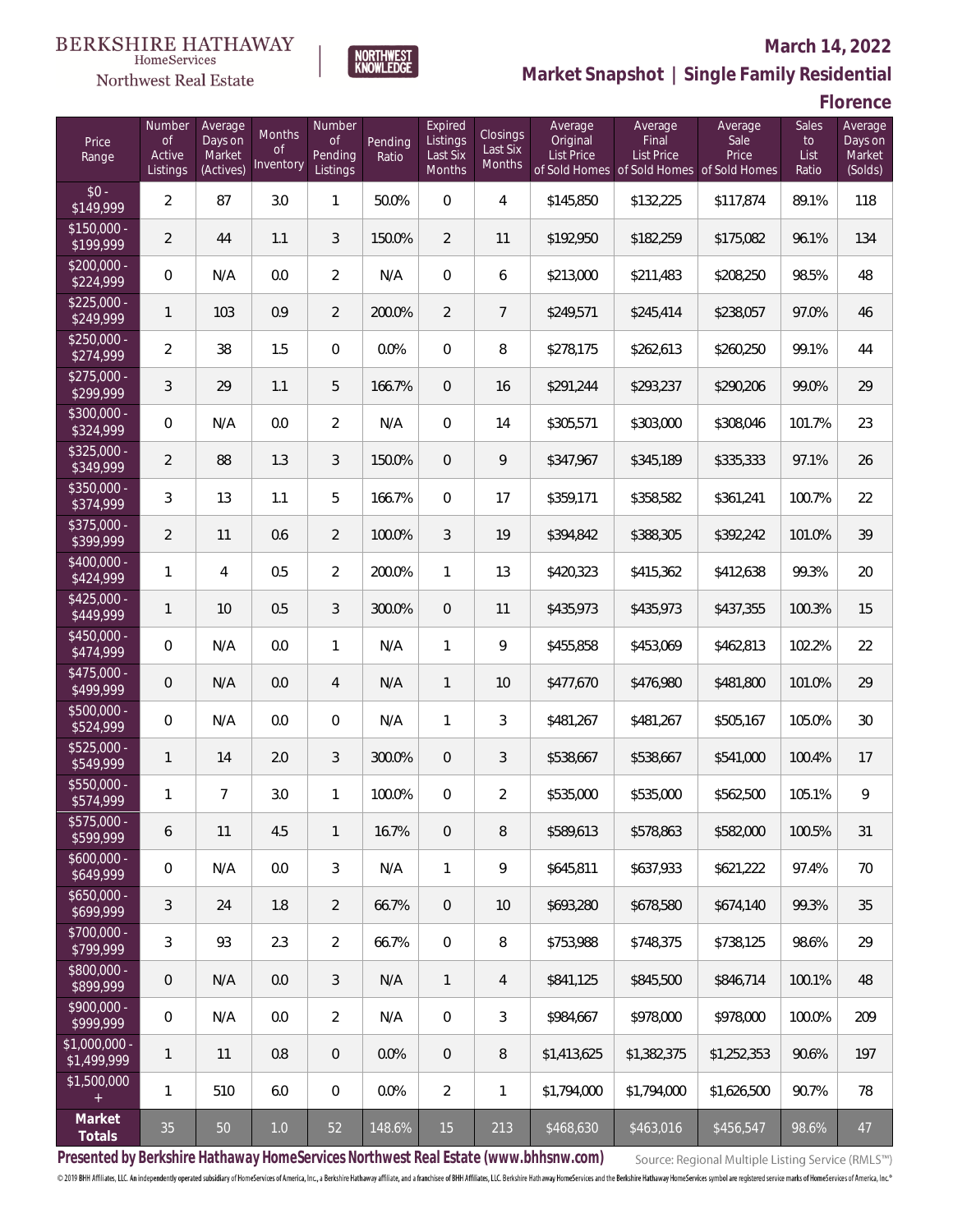### Northwest Real Estate

### **March 14, 2022**



|                                  |                                           |                                           |                           |                                            |                  |                                           |                                |                                          |                                                                             | Florence Coast Village   |                              |                                         |
|----------------------------------|-------------------------------------------|-------------------------------------------|---------------------------|--------------------------------------------|------------------|-------------------------------------------|--------------------------------|------------------------------------------|-----------------------------------------------------------------------------|--------------------------|------------------------------|-----------------------------------------|
| Price<br>Range                   | Number<br><b>of</b><br>Active<br>Listings | Average<br>Days on<br>Market<br>(Actives) | Months<br>0f<br>Inventory | Number<br><b>of</b><br>Pending<br>Listings | Pending<br>Ratio | Expired<br>Listings<br>Last Six<br>Months | Closings<br>Last Six<br>Months | Average<br>Original<br><b>List Price</b> | Average<br>Final<br>List Price<br>of Sold Homes of Sold Homes of Sold Homes | Average<br>Sale<br>Price | Sales<br>to<br>List<br>Ratio | Average<br>Days on<br>Market<br>(Solds) |
| $$0 -$<br>\$99,999               | $\boldsymbol{0}$                          | N/A                                       | 0.0                       | $\mathbf 0$                                | N/A              | $\boldsymbol{0}$                          | $\mathbf{1}$                   | \$98,500                                 | \$94,000                                                                    | \$92,000                 | 97.9%                        | 131                                     |
| $$100,000 -$<br>\$124,999        | $\mathbf 0$                               | N/A                                       | N/A                       | $\overline{0}$                             | N/A              | $\overline{0}$                            | $\mathbf 0$                    | N/A                                      | N/A                                                                         | N/A                      | N/A                          | N/A                                     |
| $$125,000 -$<br>\$149,999        | $\overline{2}$                            | 87                                        | 12.0                      | $\overline{0}$                             | 0.0%             | $\overline{0}$                            | 1                              | \$165,000                                | \$135,000                                                                   | \$132,500                | 98.1%                        | 175                                     |
| $$150,000 -$<br>\$174,999        | $\mathbf 0$                               | N/A                                       | 0.0                       | $\overline{0}$                             | N/A              | $\mathbf 0$                               | $\overline{2}$                 | \$162,500                                | \$161,000                                                                   | \$155,500                | 96.6%                        | 331                                     |
| $$175,000 -$<br>\$199,999        | 1                                         | 33                                        | 6.0                       | $\overline{0}$                             | 0.0%             | $\mathbf{1}$                              | 1                              | \$175,000                                | \$175,000                                                                   | \$175,000                | 100.0%                       | 3                                       |
| $$200,000 -$<br>\$224,999        | 0                                         | N/A                                       | 0.0                       | $\mathbf 0$                                | N/A              | $\mathbf 0$                               | $\mathbf{1}$                   | \$210,000                                | \$210,000                                                                   | \$215,000                | 102.4%                       | 29                                      |
| $$225,000 -$<br>\$249,999        | 1                                         | 103                                       | N/A                       | $\mathbf{0}$                               | 0.0%             | $\overline{0}$                            | 0                              | N/A                                      | N/A                                                                         | N/A                      | N/A                          | N/A                                     |
| $$250,000 -$<br>\$274,999        | $\mathbf 0$                               | N/A                                       | N/A                       | $\overline{0}$                             | N/A              | $\mathbf 0$                               | $\mathsf{O}\xspace$            | N/A                                      | N/A                                                                         | N/A                      | N/A                          | N/A                                     |
| $$275,000 -$<br>\$299,999        | 1                                         | 27                                        | 6.0                       | $\overline{0}$                             | 0.0%             | $\overline{0}$                            | 1                              | \$245,000                                | \$299,000                                                                   | \$299,000                | 100.0%                       | 56                                      |
| $\sqrt{$300,000}$ -<br>\$324,999 | $\mathbf 0$                               | N/A                                       | N/A                       | $\overline{0}$                             | N/A              | $\overline{0}$                            | $\mathbf 0$                    | N/A                                      | N/A                                                                         | N/A                      | N/A                          | N/A                                     |
| $$325.000 -$<br>\$349,999        | 0                                         | N/A                                       | N/A                       | $\mathbf{0}$                               | N/A              | 0                                         | $\mathbf 0$                    | N/A                                      | N/A                                                                         | N/A                      | N/A                          | N/A                                     |
| \$350,000 -<br>\$374,999         | $\mathbf 0$                               | N/A                                       | N/A                       | $\overline{0}$                             | N/A              | $\overline{0}$                            | $\mathbf 0$                    | N/A                                      | N/A                                                                         | N/A                      | N/A                          | N/A                                     |
| \$375,000 -<br>\$399,999         | 0                                         | N/A                                       | N/A                       | $\overline{0}$                             | N/A              | $\overline{0}$                            | $\mathbf 0$                    | N/A                                      | N/A                                                                         | N/A                      | N/A                          | N/A                                     |
| \$400,000 -<br>\$424,999         | 0                                         | N/A                                       | N/A                       | $\overline{0}$                             | N/A              | $\overline{0}$                            | $\mathbf 0$                    | N/A                                      | N/A                                                                         | N/A                      | N/A                          | N/A                                     |
| $$425,000 -$<br>\$449,999        | 0                                         | N/A                                       | N/A                       | $\overline{0}$                             | N/A              | $\overline{0}$                            | $\mathbf 0$                    | N/A                                      | N/A                                                                         | N/A                      | N/A                          | N/A                                     |
| \$450,000 -<br>\$474,999         | $\mathbf 0$                               | N/A                                       | N/A                       | $\overline{0}$                             | N/A              | $\overline{0}$                            | $\mathbf 0$                    | N/A                                      | N/A                                                                         | N/A                      | N/A                          | N/A                                     |
| $$475,000 -$<br>\$499,999        | 0                                         | N/A                                       | N/A                       | $\mathbf{0}$                               | N/A              | 0                                         | 0                              | N/A                                      | N/A                                                                         | N/A                      | N/A                          | N/A                                     |
| \$500,000 -<br>\$549,999         | $\mathbf 0$                               | N/A                                       | N/A                       | $\overline{0}$                             | N/A              | $\overline{0}$                            | $\overline{0}$                 | N/A                                      | N/A                                                                         | N/A                      | N/A                          | N/A                                     |
| \$550,000 -<br>\$599,999         | 0                                         | N/A                                       | N/A                       | $\overline{0}$                             | N/A              | $\overline{0}$                            | $\mathbf{0}$                   | N/A                                      | N/A                                                                         | N/A                      | N/A                          | N/A                                     |
| $$600,000 -$<br>\$699,999        | $\mathbf 0$                               | N/A                                       | N/A                       | $\sqrt{0}$                                 | N/A              | $\mathbf 0$                               | $\overline{0}$                 | N/A                                      | N/A                                                                         | N/A                      | N/A                          | N/A                                     |
| $$700,000 -$<br>\$799,999        | $\overline{0}$                            | N/A                                       | N/A                       | $\mathbf 0$                                | N/A              | $\mathbf 0$                               | $\mathbf{0}$                   | N/A                                      | N/A                                                                         | N/A                      | N/A                          | N/A                                     |
| \$800,000 -<br>\$899,999         | $\mathbf 0$                               | N/A                                       | N/A                       | $\overline{0}$                             | N/A              | $\mathbf 0$                               | $\overline{0}$                 | N/A                                      | N/A                                                                         | N/A                      | N/A                          | N/A                                     |
| $$900,000 -$<br>\$999,999        | 0                                         | N/A                                       | N/A                       | $\mathbf 0$                                | N/A              | $\mathbf 0$                               | $\mathbf{0}$                   | N/A                                      | N/A                                                                         | N/A                      | N/A                          | N/A                                     |
| $$1,000,000 -$<br>\$1,499,999    | $\mathbf 0$                               | N/A                                       | N/A                       | $\sqrt{0}$                                 | N/A              | $\overline{0}$                            | $\theta$                       | N/A                                      | N/A                                                                         | N/A                      | N/A                          | N/A                                     |
| \$1,500,000<br>$+$               | $\overline{0}$                            | N/A                                       | N/A                       | $\mathbf 0$                                | N/A              | $\mathbf 0$                               | $\mathbf 0$                    | N/A                                      | N/A                                                                         | N/A                      | N/A                          | N/A                                     |
| Market<br>Totals                 | $\overline{5}$                            | 67                                        | 4.3                       | $\mathsf{O}$                               | 0.0%             | $\mathbf{1}$                              | $\overline{7}$                 | \$174,071                                | \$176,429                                                                   | \$174,929                | 99.1%                        | 151                                     |

NORTHWEST<br>KNOWLFDGF

**Presented by Berkshire Hathaway HomeServices Northwest Real Estate (www.bhhsnw.com)**

Source: Regional Multiple Listing Service (RMLS™)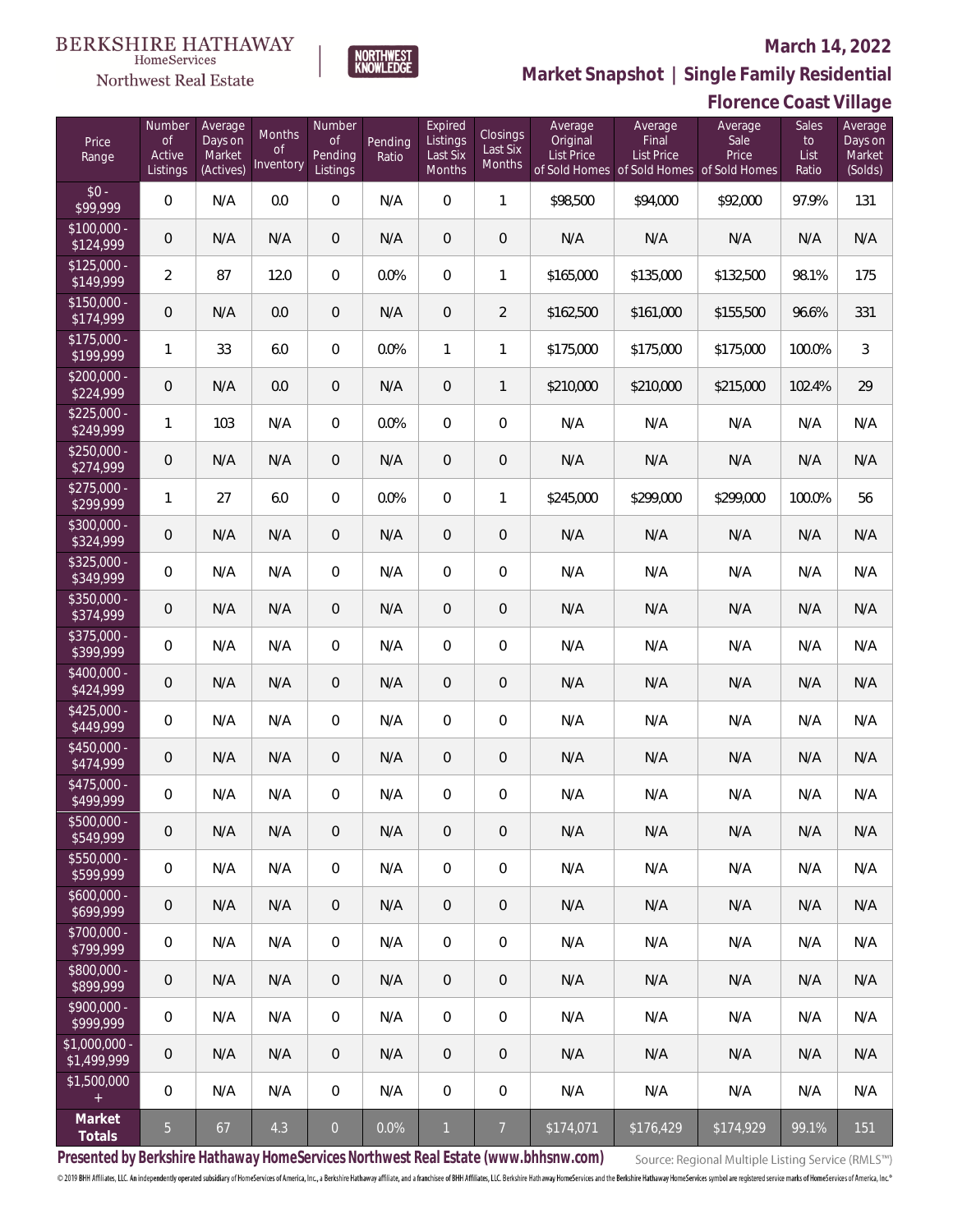### Northwest Real Estate

### **March 14, 2022**

**Market Snapshot | Single Family Residential**

### **Florence Green Trees**

| Price<br>Range               | Number<br><b>of</b><br>Active<br>Listings | Average<br>Days on<br>Market<br>(Actives) | <b>Months</b><br><b>of</b><br>Inventory | Number<br><b>of</b><br>Pending<br>Listings | Pending<br>Ratio | Expired<br>Listings<br>Last Six<br>Months | Closings<br>Last Six<br>Months | Average<br>Original<br><b>List Price</b> | Average<br>Final<br><b>List Price</b><br>of Sold Homes of Sold Homes of Sold Homes | Average<br>Sale<br>Price | <b>Sales</b><br>to<br>List<br>Ratio | Average<br>Days on<br>Market<br>(Solds) |
|------------------------------|-------------------------------------------|-------------------------------------------|-----------------------------------------|--------------------------------------------|------------------|-------------------------------------------|--------------------------------|------------------------------------------|------------------------------------------------------------------------------------|--------------------------|-------------------------------------|-----------------------------------------|
| $$0 -$<br>\$149,999          | $\Omega$                                  | N/A                                       | 0.0                                     | $\Omega$                                   | N/A              | $\Omega$                                  | $\mathbf{1}$                   | \$164,900                                | \$149,900                                                                          | \$126,995                | 84.7%                               | 92                                      |
| $$150,000 -$<br>\$199,999    | $\mathbf{1}$                              | 54                                        | 6.0                                     | $\overline{0}$                             | 0.0%             | $\overline{0}$                            | $\mathbf{1}$                   | \$179,000                                | \$189,500                                                                          | \$175,000                | 92.3%                               | 340                                     |
| $$200,000 -$<br>\$224,999    | $\overline{0}$                            | N/A                                       | 0.0                                     | $\mathbf{1}$                               | N/A              | $\overline{0}$                            | 1                              | \$209,000                                | \$209,000                                                                          | \$200,000                | 95.7%                               | 6                                       |
| $$225,000 -$<br>\$249,999    | $\mathbf 0$                               | N/A                                       | 0.0                                     | $\overline{0}$                             | N/A              | $\mathbf{1}$                              | $\overline{2}$                 | \$264,500                                | \$254,950                                                                          | \$244,950                | 96.1%                               | 27                                      |
| $$250,000 -$<br>\$274,999    | $\overline{0}$                            | N/A                                       | 0.0                                     | $\overline{0}$                             | N/A              | $\overline{0}$                            | $\mathbf{1}$                   | \$225,000                                | \$225,000                                                                          | \$260,000                | 115.6%                              | 3                                       |
| $$275,000 -$<br>\$299,999    | $\mathbf 0$                               | N/A                                       | 0.0                                     | $\overline{0}$                             | N/A              | $\overline{0}$                            | 6                              | \$288,983                                | \$288,300                                                                          | \$284,317                | 98.6%                               | 29                                      |
| \$300,000 -<br>\$324,999     | 0                                         | N/A                                       | 0.0                                     | $\mathbf{1}$                               | N/A              | 0                                         | $\overline{2}$                 | \$292,500                                | \$292,500                                                                          | \$300,000                | 102.6%                              | $\overline{2}$                          |
| $$325,000 -$<br>\$349,999    | $\mathbf 0$                               | N/A                                       | 0.0                                     | $\overline{0}$                             | N/A              | $\overline{0}$                            | 1                              | \$375,000                                | \$360,000                                                                          | \$345,000                | 95.8%                               | 49                                      |
| \$350,000 -<br>\$374,999     | 1                                         | 5                                         | 6.0                                     | $\overline{0}$                             | 0.0%             | $\overline{0}$                            | 1                              | \$360,900                                | \$360,900                                                                          | \$360,900                | 100.0%                              | 5                                       |
| $$375,000 -$<br>\$399,999    | $\mathbf 0$                               | N/A                                       | N/A                                     | $\overline{0}$                             | N/A              | $\overline{0}$                            | $\mathbf 0$                    | N/A                                      | N/A                                                                                | N/A                      | N/A                                 | N/A                                     |
| $$400,000 -$<br>\$424,999    | 0                                         | N/A                                       | N/A                                     | $\mathbf{0}$                               | N/A              | $\mathbf{0}$                              | 0                              | N/A                                      | N/A                                                                                | N/A                      | N/A                                 | N/A                                     |
| $$425,000 -$<br>\$449,999    | $\mathbf 0$                               | N/A                                       | N/A                                     | $\overline{0}$                             | N/A              | $\overline{0}$                            | $\mathbf 0$                    | N/A                                      | N/A                                                                                | N/A                      | N/A                                 | N/A                                     |
| $$450,000 -$<br>\$474,999    | $\overline{0}$                            | N/A                                       | N/A                                     | $\overline{0}$                             | N/A              | $\Omega$                                  | $\overline{0}$                 | N/A                                      | N/A                                                                                | N/A                      | N/A                                 | N/A                                     |
| $$475,000 -$<br>\$499,999    | $\mathbf 0$                               | N/A                                       | N/A                                     | $\mathbf{1}$                               | N/A              | $\overline{0}$                            | $\overline{0}$                 | N/A                                      | N/A                                                                                | N/A                      | N/A                                 | N/A                                     |
| \$500,000 -<br>\$524,999     | 0                                         | N/A                                       | N/A                                     | $\overline{0}$                             | N/A              | $\Omega$                                  | $\overline{0}$                 | N/A                                      | N/A                                                                                | N/A                      | N/A                                 | N/A                                     |
| $$525,000 -$<br>\$549,999    | $\mathbf 0$                               | N/A                                       | N/A                                     | $\overline{0}$                             | N/A              | $\overline{0}$                            | $\mathbf 0$                    | N/A                                      | N/A                                                                                | N/A                      | N/A                                 | N/A                                     |
| \$550,000 -<br>\$574,999     | 0                                         | N/A                                       | N/A                                     | $\overline{0}$                             | N/A              | $\overline{0}$                            | $\mathbf 0$                    | N/A                                      | N/A                                                                                | N/A                      | N/A                                 | N/A                                     |
| \$575,000 -<br>\$599,999     | 0                                         | N/A                                       | N/A                                     | $\mathbf 0$                                | N/A              | $\mathbf 0$                               | 0                              | N/A                                      | N/A                                                                                | N/A                      | N/A                                 | N/A                                     |
| $$600,000 -$<br>\$649,999    | $\boldsymbol{0}$                          | N/A                                       | N/A                                     | $\mathbf 0$                                | N/A              | $\mathbf 0$                               | 0                              | N/A                                      | N/A                                                                                | N/A                      | N/A                                 | N/A                                     |
| $$650,000 -$<br>\$699,999    | $\boldsymbol{0}$                          | N/A                                       | N/A                                     | $\mathbf{0}$                               | N/A              | $\mathbf 0$                               | $\mathsf{O}\xspace$            | N/A                                      | N/A                                                                                | N/A                      | N/A                                 | N/A                                     |
| \$700,000 -<br>\$799,999     | 0                                         | N/A                                       | N/A                                     | $\mathbf 0$                                | N/A              | $\mathbf 0$                               | 0                              | N/A                                      | N/A                                                                                | N/A                      | N/A                                 | N/A                                     |
| \$800,000 -<br>\$899,999     | 0                                         | N/A                                       | N/A                                     | $\overline{0}$                             | N/A              | $\overline{0}$                            | $\mathsf{O}\xspace$            | N/A                                      | N/A                                                                                | N/A                      | N/A                                 | N/A                                     |
| \$900,000 -<br>\$999,999     | 0                                         | N/A                                       | N/A                                     | $\mathbf 0$                                | N/A              | $\overline{0}$                            | 0                              | N/A                                      | N/A                                                                                | N/A                      | N/A                                 | N/A                                     |
| \$1,000,000 -<br>\$1,499,999 | 0                                         | N/A                                       | N/A                                     | $\overline{0}$                             | N/A              | $\overline{0}$                            | $\mathsf{O}\xspace$            | N/A                                      | N/A                                                                                | N/A                      | N/A                                 | N/A                                     |
| \$1,500,000<br>$^+$          | $\overline{0}$                            | N/A                                       | N/A                                     | $\overline{0}$                             | N/A              | $\overline{0}$                            | $\mathbf 0$                    | N/A                                      | N/A                                                                                | N/A                      | N/A                                 | N/A                                     |
| Market<br>Totals             | $\overline{a}$                            | $30\,$                                    | 0.8                                     | $\overline{3}$                             | 150.0%           | $\mathbf{1}$                              | $16\,$                         | \$272,606                                | \$269,938                                                                          | \$266,481                | 98.7%                               | 46                                      |

NORTHWEST<br>KNOWLFDGF

**Presented by Berkshire Hathaway HomeServices Northwest Real Estate (www.bhhsnw.com)**

Source: Regional Multiple Listing Service (RMLS™)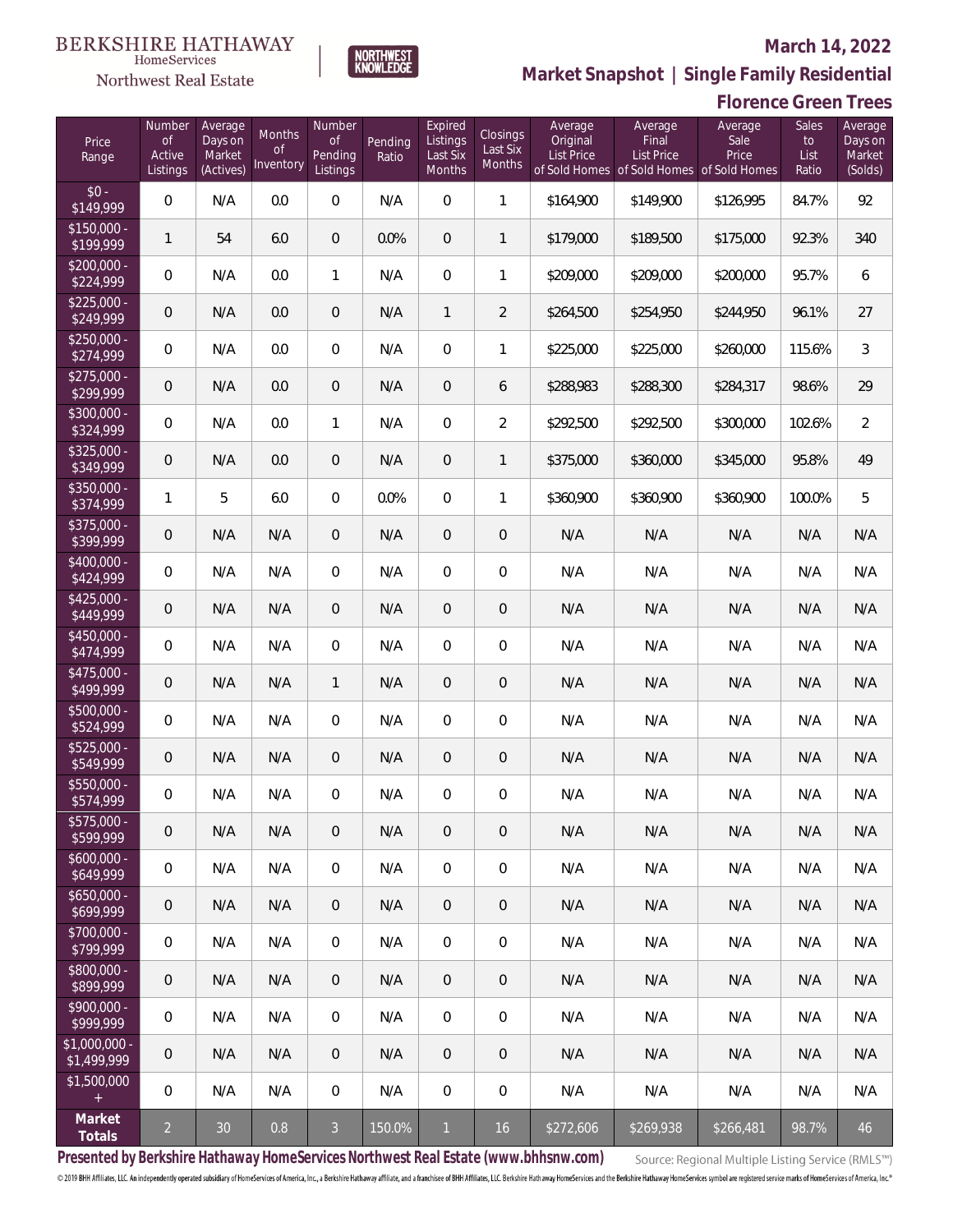#### **March 14, 2022**



**Market Snapshot | Single Family Residential**

#### **Florence Florentine**

| Price<br>Range               | Number<br><b>of</b><br>Active<br>Listings | Average<br>Days on<br>Market<br>(Actives) | <b>Months</b><br>Οf<br>Inventory | Number<br><b>of</b><br>Pending<br>Listings | Pending<br>Ratio | Expired<br>Listings<br>Last Six<br>Months | Closings<br>Last Six<br>Months | Average<br>Original<br>List Price | Average<br>Final<br><b>List Price</b><br>of Sold Homes of Sold Homes of Sold Homes | Average<br>Sale<br>Price | <b>Sales</b><br>to<br>List<br>Ratio | Average<br>Days on<br>Market<br>(Solds) |
|------------------------------|-------------------------------------------|-------------------------------------------|----------------------------------|--------------------------------------------|------------------|-------------------------------------------|--------------------------------|-----------------------------------|------------------------------------------------------------------------------------|--------------------------|-------------------------------------|-----------------------------------------|
| $$0 -$<br>\$149,999          | $\overline{0}$                            | N/A                                       | N/A                              | $\overline{0}$                             | N/A              | $\overline{0}$                            | $\overline{0}$                 | N/A                               | N/A                                                                                | N/A                      | N/A                                 | N/A                                     |
| $$150,000 -$<br>\$199,999    | 0                                         | N/A                                       | N/A                              | $\overline{0}$                             | N/A              | $\overline{0}$                            | $\overline{0}$                 | N/A                               | N/A                                                                                | N/A                      | N/A                                 | N/A                                     |
| $$200,000 -$<br>\$224,999    | $\mathsf{O}\xspace$                       | N/A                                       | N/A                              | $\Omega$                                   | N/A              | $\overline{0}$                            | $\overline{0}$                 | N/A                               | N/A                                                                                | N/A                      | N/A                                 | N/A                                     |
| $$225,000 -$<br>\$249,999    | $\overline{0}$                            | N/A                                       | N/A                              | $\overline{0}$                             | N/A              | $\overline{0}$                            | $\overline{0}$                 | N/A                               | N/A                                                                                | N/A                      | N/A                                 | N/A                                     |
| $$250,000 -$<br>\$274,999    | $\mathsf{O}\xspace$                       | N/A                                       | N/A                              | $\overline{0}$                             | N/A              | $\overline{0}$                            | $\overline{0}$                 | N/A                               | N/A                                                                                | N/A                      | N/A                                 | N/A                                     |
| $$275,000 -$<br>\$299,999    | $\overline{0}$                            | N/A                                       | N/A                              | $\overline{0}$                             | N/A              | $\overline{0}$                            | $\theta$                       | N/A                               | N/A                                                                                | N/A                      | N/A                                 | N/A                                     |
| $$300,000 -$<br>\$324,999    | $\mathsf{O}\xspace$                       | N/A                                       | 0.0                              | $\overline{0}$                             | N/A              | $\overline{0}$                            | 2                              | \$307,000                         | \$307,000                                                                          | \$307,500                | 100.2%                              | 27                                      |
| $$325,000 -$<br>\$349,999    | 0                                         | N/A                                       | N/A                              | $\overline{0}$                             | N/A              | $\overline{0}$                            | $\boldsymbol{0}$               | N/A                               | N/A                                                                                | N/A                      | N/A                                 | N/A                                     |
| $$350,000 -$<br>\$374,999    | $\mathsf{O}\xspace$                       | N/A                                       | 0.0                              | $\mathbf{1}$                               | N/A              | $\overline{0}$                            | $\mathbf{1}$                   | \$360,000                         | \$360,000                                                                          | \$368,000                | 102.2%                              | $\overline{4}$                          |
| $$375,000 -$<br>\$399,999    | $\overline{0}$                            | N/A                                       | 0.0                              | $\overline{0}$                             | N/A              | $\overline{0}$                            | $\overline{2}$                 | \$387,450                         | \$387,450                                                                          | \$391,250                | 101.0%                              | 14                                      |
| $$400,000 -$<br>\$424,999    | $\mathsf{O}\xspace$                       | N/A                                       | 0.0                              | $\overline{0}$                             | N/A              | $\overline{0}$                            | $\overline{2}$                 | \$409,950                         | \$409,950                                                                          | \$408,950                | 99.8%                               | $\overline{4}$                          |
| $$425,000 -$<br>\$449,999    | 0                                         | N/A                                       | 0.0                              | $\mathbf{1}$                               | N/A              | $\overline{0}$                            | 3                              | \$451,967                         | \$451,967                                                                          | \$441,633                | 97.7%                               | 14                                      |
| $$450.000 -$<br>\$474,999    | $\mathsf{O}\xspace$                       | N/A                                       | 0.0                              | $\overline{0}$                             | N/A              | $\mathbf 0$                               | $\overline{2}$                 | \$462,500                         | \$459,950                                                                          | \$457,500                | 99.5%                               | 35                                      |
| \$475,000 -<br>\$499,999     | $\overline{0}$                            | N/A                                       | 0.0                              | $\mathbf{1}$                               | N/A              | $\overline{0}$                            | $\overline{2}$                 | \$442,450                         | \$475,000                                                                          | \$475,000                | 100.0%                              | 72                                      |
| $$500,000 -$<br>\$524,999    | $\mathsf{O}\xspace$                       | N/A                                       | N/A                              | $\overline{0}$                             | N/A              | $\overline{0}$                            | $\mathsf{O}\xspace$            | N/A                               | N/A                                                                                | N/A                      | N/A                                 | N/A                                     |
| \$525,000 -<br>\$549,999     | 0                                         | N/A                                       | N/A                              | $\overline{0}$                             | N/A              | $\overline{0}$                            | $\mathbf 0$                    | N/A                               | N/A                                                                                | N/A                      | N/A                                 | N/A                                     |
| \$550,000 -<br>\$574,999     | 0                                         | N/A                                       | N/A                              | $\overline{0}$                             | N/A              | $\mathbf{0}$                              | $\mathsf{O}\xspace$            | N/A                               | N/A                                                                                | N/A                      | N/A                                 | N/A                                     |
| \$575,000 -<br>\$599,999     | $\mathbf{1}$                              | 25                                        | $6.0\,$                          | $\mathbf 0$                                | 0.0%             | $\mathbf 0$                               | $\mathbf{1}$                   | \$650,000                         | \$650,000                                                                          | \$585,000                | 90.0%                               | 52                                      |
| $$600,000 -$<br>\$649,999    | $\mathbf 0$                               | N/A                                       | N/A                              | $\overline{0}$                             | N/A              | $\mathbf 0$                               | $\mathbf 0$                    | N/A                               | N/A                                                                                | N/A                      | N/A                                 | N/A                                     |
| $$650,000 -$<br>\$699,999    | $\mathsf{O}\xspace$                       | N/A                                       | N/A                              | $\sqrt{0}$                                 | N/A              | $\overline{0}$                            | $\mathbf 0$                    | N/A                               | N/A                                                                                | N/A                      | N/A                                 | N/A                                     |
| \$700,000 -<br>\$799,999     | 0                                         | N/A                                       | N/A                              | $\mathbf 0$                                | N/A              | 0                                         | $\,0\,$                        | N/A                               | N/A                                                                                | N/A                      | N/A                                 | N/A                                     |
| \$800,000 -<br>\$899,999     | $\mathsf{O}\xspace$                       | N/A                                       | N/A                              | $\sqrt{0}$                                 | N/A              | $\overline{0}$                            | $\mathbf 0$                    | N/A                               | N/A                                                                                | N/A                      | N/A                                 | N/A                                     |
| \$900,000 -<br>\$999,999     | 0                                         | N/A                                       | N/A                              | $\mathbf 0$                                | N/A              | 0                                         | $\boldsymbol{0}$               | N/A                               | N/A                                                                                | N/A                      | N/A                                 | N/A                                     |
| \$1,000,000 -<br>\$1,499,999 | $\mathbf 0$                               | N/A                                       | N/A                              | $\sqrt{0}$                                 | N/A              | $\overline{0}$                            | $\mathbf 0$                    | N/A                               | N/A                                                                                | N/A                      | N/A                                 | N/A                                     |
| \$1,500,000<br>$\pm$         | 0                                         | N/A                                       | N/A                              | $\mathbf 0$                                | N/A              | 0                                         | $\,0\,$                        | N/A                               | N/A                                                                                | N/A                      | N/A                                 | N/A                                     |
| Market<br>Totals             | $\mathbf{1}$                              | 25                                        | 0.4                              | $\overline{3}$                             | 300.0%           | $\boldsymbol{0}$                          | 15                             | \$425,640                         | \$429,640                                                                          | \$423,887                | 98.7%                               | 27                                      |

**Presented by Berkshire Hathaway HomeServices Northwest Real Estate (www.bhhsnw.com)**

Source: Regional Multiple Listing Service (RMLS™)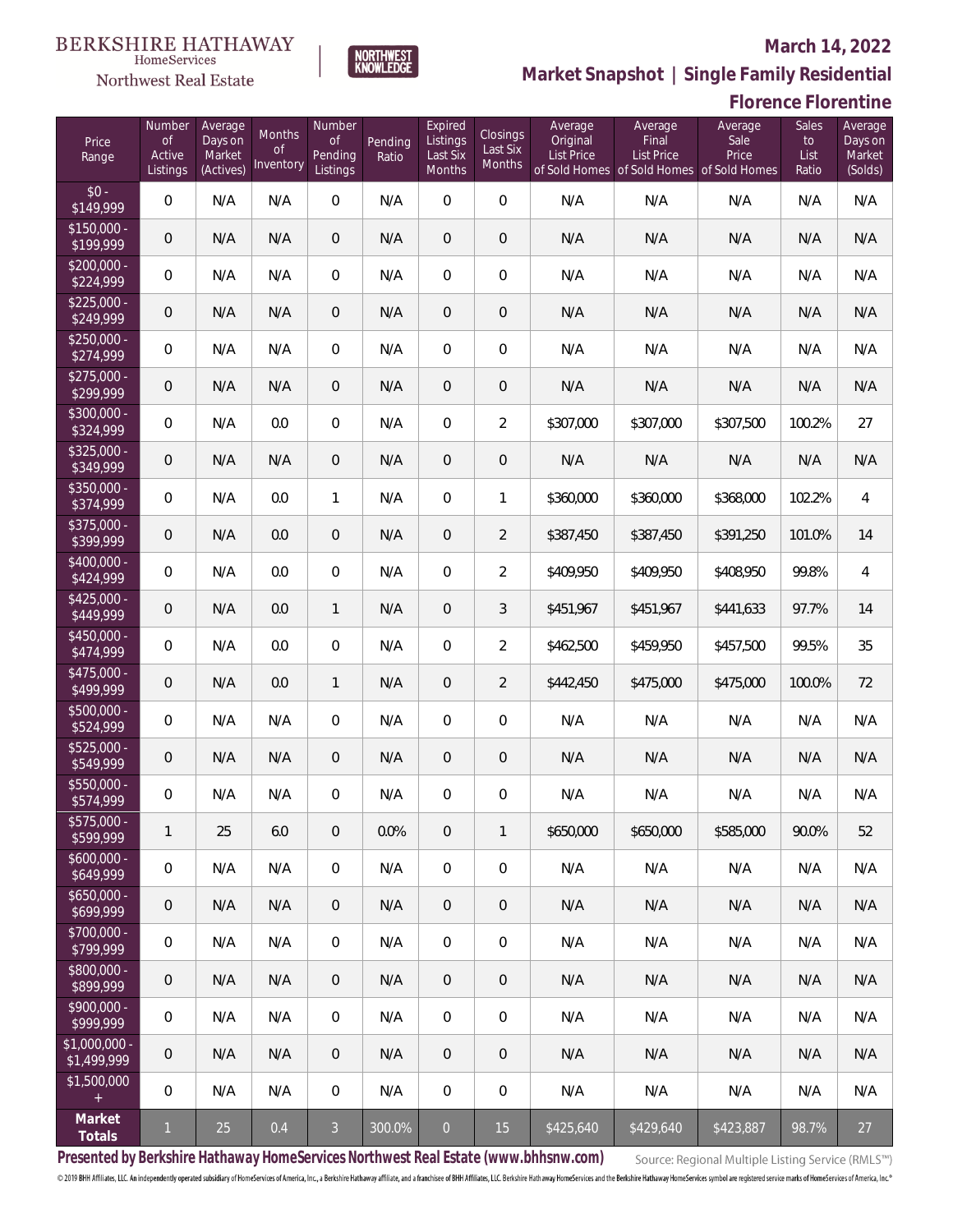

#### **March 14, 2022**

**Market Snapshot | Single Family Residential**

## **Florence Town**

| Price<br>Range               | Number<br><b>of</b><br>Active<br>Listings | Average<br>Days on<br>Market<br>(Actives) | <b>Months</b><br><b>of</b><br>Inventory | Number<br>of<br>Pending<br>Listings | Pending<br>Ratio | Expired<br>Listings<br>Last Six<br>Months | Closings<br>Last Six<br><b>Months</b> | Average<br>Original<br>List Price | Average<br>Final<br><b>List Price</b> | Average<br>Sale<br>Price<br>of Sold Homes of Sold Homes of Sold Homes | Sales<br>to<br>List<br>Ratio | Average<br>Days on<br>Market<br>(Solds) |
|------------------------------|-------------------------------------------|-------------------------------------------|-----------------------------------------|-------------------------------------|------------------|-------------------------------------------|---------------------------------------|-----------------------------------|---------------------------------------|-----------------------------------------------------------------------|------------------------------|-----------------------------------------|
| $$0 -$<br>\$149,999          | $\overline{0}$                            | N/A                                       | 0.0                                     | $\overline{0}$                      | N/A              | $\overline{0}$                            | $\mathbf{1}$                          | \$155,000                         | \$150,000                             | \$120,000                                                             | 80.0%                        | 74                                      |
| $$150,000 -$<br>\$199,999    | $\overline{0}$                            | N/A                                       | 0.0                                     | $\mathbf{1}$                        | N/A              | $\overline{0}$                            | $\overline{2}$                        | \$217,500                         | \$185,000                             | \$184,500                                                             | 99.7%                        | 144                                     |
| $$200,000 -$<br>\$224,999    | $\overline{0}$                            | N/A                                       | 0.0                                     | $\overline{0}$                      | N/A              | $\Omega$                                  | $\overline{2}$                        | \$215,000                         | \$215,000                             | \$215,000                                                             | 100.0%                       | 90                                      |
| $$225,000 -$<br>\$249,999    | $\overline{0}$                            | N/A                                       | 0.0                                     | $\mathbf{1}$                        | N/A              | $\overline{0}$                            | $\mathbf{1}$                          | \$220,000                         | \$220,000                             | \$225,000                                                             | 102.3%                       | $\overline{4}$                          |
| $$250,000 -$<br>\$274,999    | $\overline{0}$                            | N/A                                       | 0.0                                     | $\overline{0}$                      | N/A              | $\overline{0}$                            | $\overline{2}$                        | \$327,250                         | \$275,000                             | \$260,500                                                             | 94.7%                        | 98                                      |
| $$275,000 -$<br>\$299,999    | $\overline{0}$                            | N/A                                       | 0.0                                     | $\overline{2}$                      | N/A              | $\overline{0}$                            | $\overline{7}$                        | \$300,428                         | \$298,857                             | \$295,143                                                             | 98.8%                        | 22                                      |
| $$300,000 -$<br>\$324,999    | $\overline{0}$                            | N/A                                       | 0.0                                     | $\mathbf{1}$                        | N/A              | $\overline{0}$                            | 6                                     | \$318,667                         | \$316,167                             | \$311,440                                                             | 98.5%                        | 29                                      |
| $$325,000 -$<br>\$349,999    | $\mathbf{1}$                              | 39                                        | 1.0                                     | $\overline{2}$                      | 200.0%           | $\overline{0}$                            | 6                                     | \$332,967                         | \$332,967                             | \$331,333                                                             | 99.5%                        | 10                                      |
| $$350,000 -$<br>\$374,999    | 1                                         | $\overline{0}$                            | 0.5                                     | 4                                   | 400.0%           | $\overline{0}$                            | 11                                    | \$351,382                         | \$351,382                             | \$362,182                                                             | 103.1%                       | 22                                      |
| $$375,000 -$<br>\$399,999    | $\overline{2}$                            | 11                                        | 1.0                                     | $\overline{2}$                      | 100.0%           | $\mathbf{1}$                              | 12                                    | \$397,350                         | \$390,333                             | \$391,633                                                             | 100.3%                       | 55                                      |
| $$400,000 -$<br>\$424,999    | $\mathbf{1}$                              | 4                                         | 0.9                                     | 1                                   | 100.0%           | 1                                         | $\overline{7}$                        | \$420,414                         | \$416,057                             | \$412,557                                                             | 99.2%                        | 15                                      |
| $$425,000 -$<br>\$449,999    | $\mathbf{1}$                              | 10                                        | 1.2                                     | $\mathbf{1}$                        | 100.0%           | $\overline{0}$                            | 5                                     | \$435,160                         | \$435,160                             | \$433,000                                                             | 99.5%                        | $\overline{7}$                          |
| $$450,000 -$<br>\$474,999    | $\mathbf{0}$                              | N/A                                       | 0.0                                     | $\overline{0}$                      | N/A              | $\overline{0}$                            | 4                                     | \$451,955                         | \$446,955                             | \$463,830                                                             | 103.8%                       | 16                                      |
| $$475,000 -$<br>\$499,999    | $\mathbf 0$                               | N/A                                       | 0.0                                     | $\mathbf{1}$                        | N/A              | $\mathbf{1}$                              | 3                                     | \$481,000                         | \$481,000                             | \$481,033                                                             | 100.0%                       | 5                                       |
| \$500,000 -<br>\$524,999     | $\overline{0}$                            | N/A                                       | 0.0                                     | $\overline{0}$                      | N/A              | 1                                         | $\overline{2}$                        | \$472,400                         | \$472,400                             | \$507,750                                                             | 107.5%                       | 39                                      |
| \$525,000 -<br>\$549,999     | $\mathbf 0$                               | N/A                                       | 0.0                                     | 3                                   | N/A              | 0                                         | $\mathbf{1}$                          | \$539,000                         | \$539,000                             | \$539,000                                                             | 100.0%                       | 6                                       |
| \$550,000 -<br>\$574,999     | $\mathbf 0$                               | N/A                                       | 0.0                                     | $\overline{0}$                      | N/A              | $\overline{0}$                            | 1                                     | \$575,000                         | \$575,000                             | \$570,000                                                             | 99.1%                        | 12                                      |
| \$575,000 -<br>\$599,999     | $\overline{2}$                            | 14                                        | 12.0                                    | $\mathbf{1}$                        | 50.0%            | 0                                         | $\mathbf{1}$                          | \$588,000                         | \$588,000                             | \$588,000                                                             | 100.0%                       | 85                                      |
| $$600,000 -$<br>\$649,999    | $\mathbf 0$                               | N/A                                       | 0.0                                     | $\mathbf{1}$                        | N/A              | $\mathbb O$                               | 4                                     | \$626,950                         | \$617,975                             | \$617,500                                                             | 99.9%                        | 12                                      |
| $$650,000 -$<br>\$699,999    | $\mathbf{1}$                              | 54                                        | 1.5                                     | $\mathbf{1}$                        | 100.0%           | $\overline{0}$                            | 4                                     | \$697,475                         | \$677,225                             | \$677,225                                                             | 100.0%                       | 21                                      |
| \$700,000 -<br>\$799,999     | 3                                         | 93                                        | 4.5                                     | $\overline{2}$                      | 66.7%            | $\mathbf 0$                               | 4                                     | \$747,000                         | \$747,000                             | \$742,250                                                             | 99.4%                        | 20                                      |
| \$800,000 -<br>\$899,999     | 0                                         | N/A                                       | 0.0                                     | $\overline{0}$                      | N/A              | $\overline{0}$                            | 1                                     | \$839,000                         | \$836,500                             | \$833,500                                                             | 99.6%                        | 64                                      |
| \$900,000 -<br>\$999,999     | 0                                         | N/A                                       | 0.0                                     | $\mathbf{1}$                        | N/A              | $\mathbb O$                               | 1                                     | \$875,000                         | \$950,000                             | \$950,000                                                             | 100.0%                       | 526                                     |
| \$1,000,000 -<br>\$1,499,999 | $\mathbf 0$                               | N/A                                       | 0.0                                     | $\overline{0}$                      | N/A              | $\mathbf 0$                               | $\mathbf{1}$                          | \$1,500,000                       | \$1,500,000                           | \$1,375,000                                                           | 91.7%                        | 581                                     |
| \$1,500,000<br>$+$           | $\overline{0}$                            | N/A                                       | N/A                                     | $\overline{0}$                      | N/A              | $\mathbf 0$                               | 0                                     | N/A                               | N/A                                   | N/A                                                                   | N/A                          | N/A                                     |
| Market<br>Totals             | $12 \overline{)}$                         | 36                                        | $0.8\,$                                 | 25                                  | 208.3%           | $\overline{4}$                            | 89                                    | \$438,840                         | \$434,574                             | \$434,174                                                             | 99.9%                        | 43                                      |

NORTHWEST<br>KNOWLFDGF

**Presented by Berkshire Hathaway HomeServices Northwest Real Estate (www.bhhsnw.com)**

Source: Regional Multiple Listing Service (RMLS™)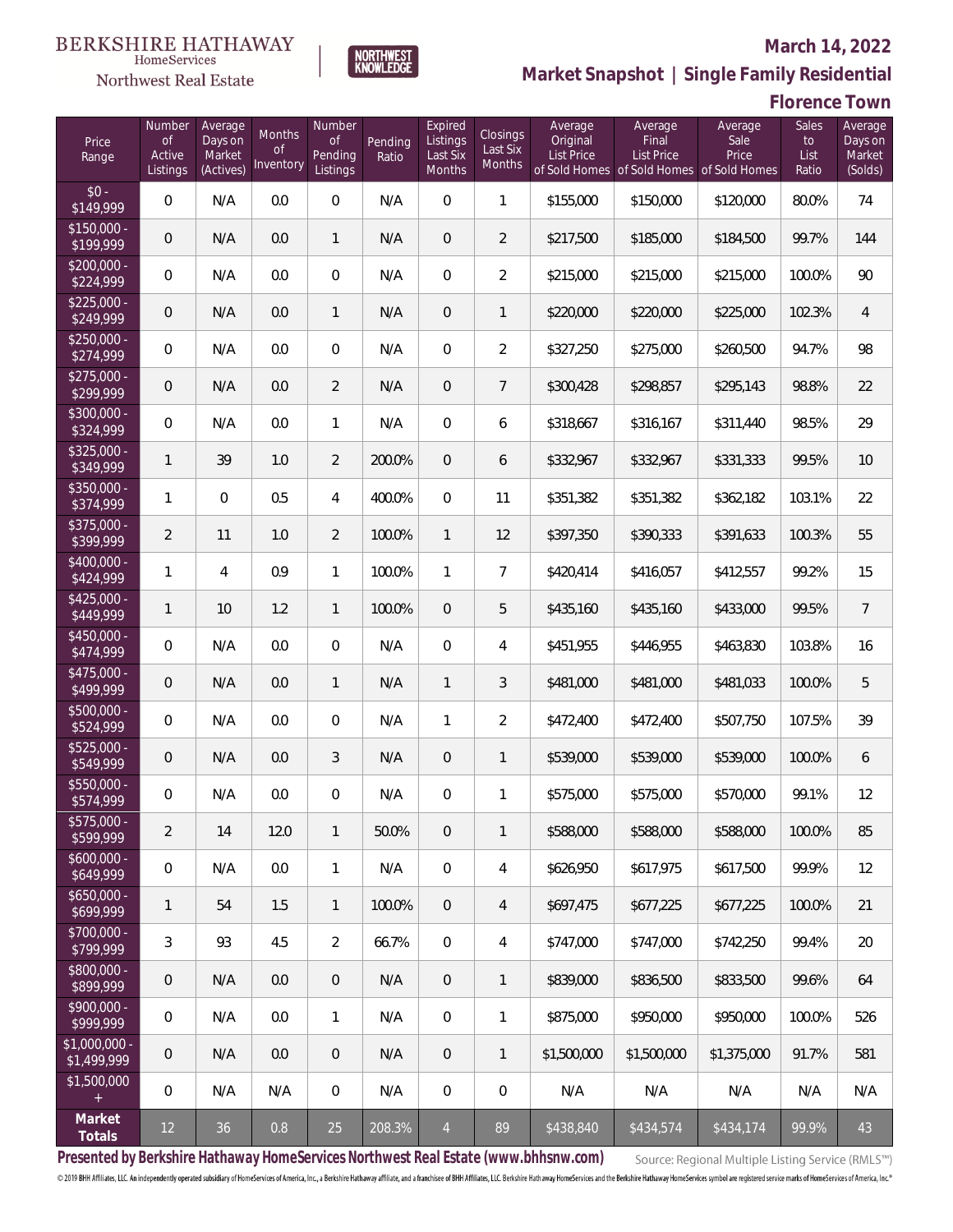### Northwest Real Estate

#### **March 14, 2022**

**Market Snapshot | Single Family Residential**

# **Florence Beach**

| Price<br>Range                   | Number<br><b>of</b><br>Active<br>Listings | Average<br>Days on<br>Market<br>(Actives) | <b>Months</b><br><b>of</b><br>Inventory | Number<br><b>of</b><br>Pending<br>Listings | Pending<br>Ratio | Expired<br>Listings<br>Last Six<br>Months | Closings<br>Last Six<br>Months | Average<br>Original<br><b>List Price</b> | Average<br>Final<br>List Price<br>of Sold Homes of Sold Homes of Sold Homes | Average<br>Sale<br>Price | Sales<br>to<br>List<br>Ratio | Average<br>Days on<br>Market<br>(Solds) |
|----------------------------------|-------------------------------------------|-------------------------------------------|-----------------------------------------|--------------------------------------------|------------------|-------------------------------------------|--------------------------------|------------------------------------------|-----------------------------------------------------------------------------|--------------------------|------------------------------|-----------------------------------------|
| $$0 -$<br>\$149,999              | $\overline{0}$                            | N/A                                       | N/A                                     | 1                                          | N/A              | $\Omega$                                  | $\overline{0}$                 | N/A                                      | N/A                                                                         | N/A                      | N/A                          | N/A                                     |
| $\sqrt{$150,000}$ -<br>\$199,999 | $\overline{0}$                            | N/A                                       | 0.0                                     | $\mathbf{1}$                               | N/A              | $\overline{0}$                            | $\mathbf{1}$                   | \$175,000                                | \$175,000                                                                   | \$175,000                | 100.0%                       | $\overline{0}$                          |
| $$200,000 -$<br>\$224,999        | $\overline{0}$                            | N/A                                       | N/A                                     | $\overline{0}$                             | N/A              | $\overline{0}$                            | $\overline{0}$                 | N/A                                      | N/A                                                                         | N/A                      | N/A                          | N/A                                     |
| $$225,000 -$<br>\$249,999        | $\overline{0}$                            | N/A                                       | N/A                                     | $\overline{0}$                             | N/A              | $\overline{0}$                            | $\mathbf 0$                    | N/A                                      | N/A                                                                         | N/A                      | N/A                          | N/A                                     |
| $$250,000 -$<br>\$274,999        | $\overline{0}$                            | N/A                                       | 0.0                                     | $\overline{0}$                             | N/A              | $\overline{0}$                            | $\mathbf{1}$                   | \$279,900                                | \$279,900                                                                   | \$260,000                | 92.9%                        | $\mathbf{1}$                            |
| $$275,000 -$<br>\$299,999        | $\overline{0}$                            | N/A                                       | N/A                                     | $\mathbf{1}$                               | N/A              | $\overline{0}$                            | $\mathbf 0$                    | N/A                                      | N/A                                                                         | N/A                      | N/A                          | N/A                                     |
| $$300,000 -$<br>\$324,999        | $\overline{0}$                            | N/A                                       | 0.0                                     | $\overline{0}$                             | N/A              | $\overline{0}$                            | 1                              | \$243,000                                | \$243,000                                                                   | \$300,000                | 123.5%                       | 5                                       |
| $$325,000 -$<br>\$349,999        | $\mathbf 0$                               | N/A                                       | N/A                                     | $\overline{0}$                             | N/A              | 0                                         | $\mathbf 0$                    | N/A                                      | N/A                                                                         | N/A                      | N/A                          | N/A                                     |
| $$350,000 -$<br>\$374,999        | $\overline{0}$                            | N/A                                       | 0.0                                     | $\overline{0}$                             | N/A              | $\overline{0}$                            | 1                              | \$369,900                                | \$369,900                                                                   | \$363,900                | 98.4%                        | $\overline{4}$                          |
| $$375,000 -$<br>\$399,999        | $\mathbf 0$                               | N/A                                       | 0.0                                     | $\overline{0}$                             | N/A              | 0                                         | 3                              | \$381,633                                | \$381,633                                                                   | \$397,167                | 104.1%                       | 5                                       |
| $$400,000 -$<br>\$424,999        | $\overline{0}$                            | N/A                                       | 0.0                                     | $\Omega$                                   | N/A              | $\Omega$                                  | $\overline{2}$                 | \$421,250                                | \$418,750                                                                   | \$411,750                | 98.3%                        | 37                                      |
| $$425,000 -$<br>\$449,999        | $\mathbf 0$                               | N/A                                       | 0.0                                     | $\mathbf{1}$                               | N/A              | $\overline{0}$                            | 3                              | \$421,333                                | \$421,333                                                                   | \$440,333                | 104.5%                       | 29                                      |
| $$450,000 -$<br>\$474,999        | $\overline{0}$                            | N/A                                       | 0.0                                     | 1                                          | N/A              | $\Omega$                                  | $\overline{2}$                 | \$455,000                                | \$455,000                                                                   | \$465,000                | 102.2%                       | 33                                      |
| $$475,000 -$<br>\$499,999        | $\mathbf 0$                               | N/A                                       | 0.0                                     | $\mathbf{1}$                               | N/A              | $\overline{0}$                            | 3                              | \$456,933                                | \$456,933                                                                   | \$483,333                | 105.8%                       | $\overline{4}$                          |
| \$500,000 -<br>\$524,999         | $\boldsymbol{0}$                          | N/A                                       | N/A                                     | $\overline{0}$                             | N/A              | $\overline{0}$                            | 0                              | N/A                                      | N/A                                                                         | N/A                      | N/A                          | N/A                                     |
| $$525,000 -$<br>\$549,999        | $\mathbf 0$                               | N/A                                       | 0.0                                     | $\overline{0}$                             | N/A              | $\overline{0}$                            | $\overline{2}$                 | \$538,500                                | \$538,500                                                                   | \$542,000                | 100.6%                       | 23                                      |
| \$550,000 -<br>\$574,999         | 0                                         | N/A                                       | 0.0                                     | 1                                          | N/A              | $\overline{0}$                            | 1                              | \$495,000                                | \$495,000                                                                   | \$555,000                | 112.1%                       | 5                                       |
| \$575,000 -<br>\$599,999         | 1                                         | $\overline{4}$                            | 3.0                                     | $\mathbf 0$                                | 0.0%             | $\mathsf{O}\xspace$                       | $\overline{2}$                 | \$560,000                                | \$560,000                                                                   | \$581,000                | 103.8%                       | $\overline{4}$                          |
| $$600,000 -$<br>\$649,999        | $\mathbf 0$                               | N/A                                       | 0.0                                     | $\mathbf{1}$                               | N/A              | $\overline{0}$                            | 1                              | \$650,000                                | \$615,000                                                                   | \$610,000                | 99.2%                        | 503                                     |
| $$650,000 -$<br>\$699,999        | $\mathbf{1}$                              | 5                                         | 3.0                                     | $\mathbf{1}$                               | 100.0%           | $\overline{0}$                            | $\overline{2}$                 | \$672,450                                | \$672,450                                                                   | \$686,250                | 102.1%                       | 8                                       |
| \$700,000 -<br>\$799,999         | 0                                         | N/A                                       | 0.0                                     | $\overline{0}$                             | N/A              | $\mathbf 0$                               | $\overline{2}$                 | \$784,450                                | \$762,000                                                                   | \$743,000                | 97.5%                        | 56                                      |
| \$800,000 -<br>\$899,999         | 0                                         | N/A                                       | N/A                                     | $\mathbf{1}$                               | N/A              | $\mathbf 0$                               | $\mathbf 0$                    | N/A                                      | N/A                                                                         | N/A                      | N/A                          | N/A                                     |
| \$900,000 -<br>\$999,999         | 0                                         | N/A                                       | 0.0                                     | $\overline{0}$                             | N/A              | $\mathbb O$                               | 1                              | \$989,000                                | \$989,000                                                                   | \$989,000                | 100.0%                       | $\overline{7}$                          |
| \$1,000,000 -<br>\$1,499,999     | 0                                         | N/A                                       | N/A                                     | $\boldsymbol{0}$                           | N/A              | $\mathbf 0$                               | $\mathbf 0$                    | N/A                                      | N/A                                                                         | N/A                      | N/A                          | N/A                                     |
| \$1,500,000<br>$+$               | $\overline{0}$                            | N/A                                       | N/A                                     | $\overline{0}$                             | N/A              | $\mathbf 0$                               | 0                              | N/A                                      | N/A                                                                         | N/A                      | N/A                          | N/A                                     |
| Market<br>Totals                 | $\overline{a}$                            | 5 <sub>1</sub>                            | $0.4\,$                                 | $10\,$                                     | 500.0%           | $\boldsymbol{0}$                          | $28\,$                         | \$494,457                                | \$491,425                                                                   | \$502,621                | 102.3%                       | 34                                      |

NORTHWEST<br>KNOWLFDGF

**Presented by Berkshire Hathaway HomeServices Northwest Real Estate (www.bhhsnw.com)**

Source: Regional Multiple Listing Service (RMLS™)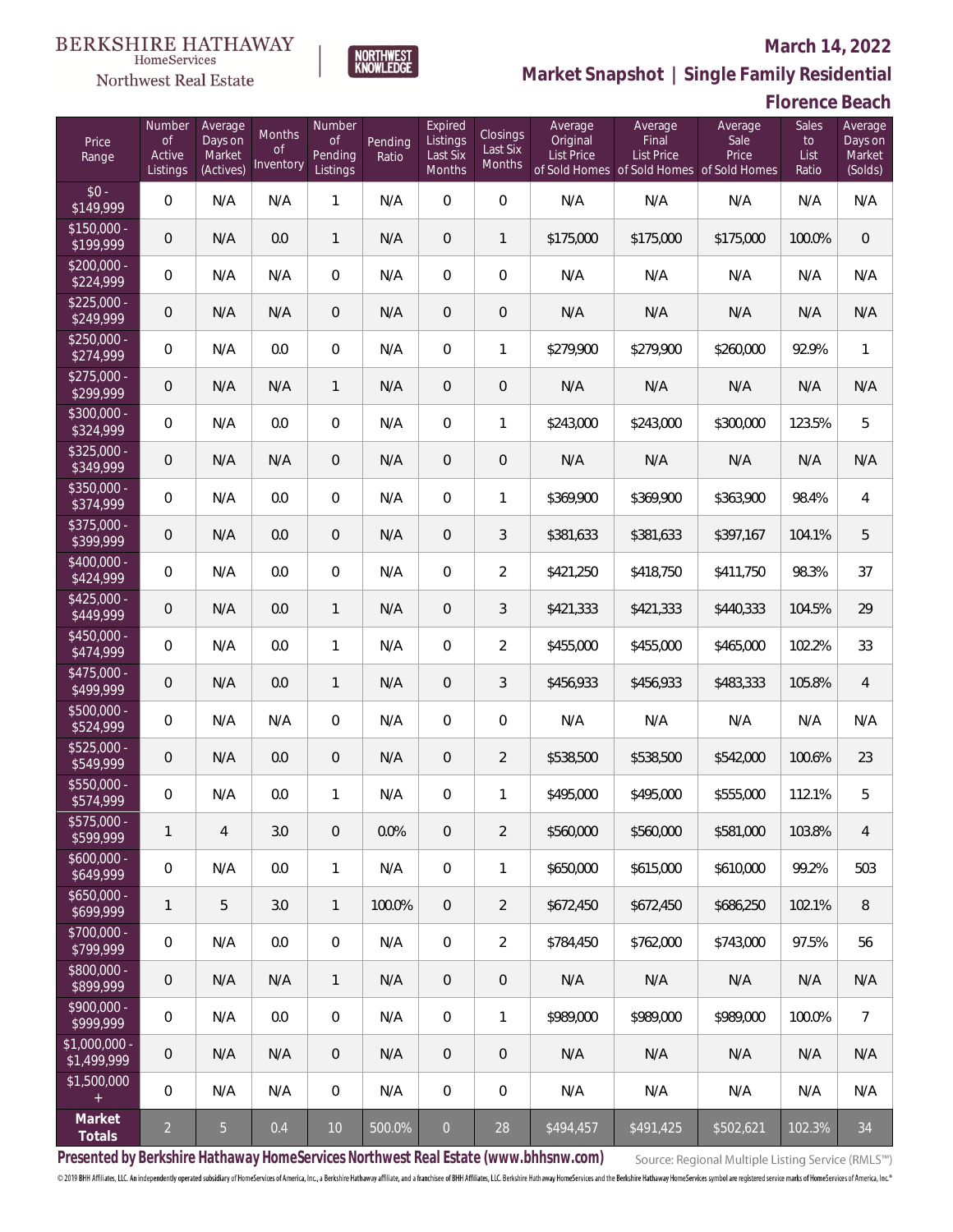# $\begin{array}{llll} \texttt{BERKSHIRE} \texttt{ HATHAWAY} \\ \texttt{\tiny HomeServices} \end{array}$

### Northwest Real Estate

#### **March 14, 2022**



| Florence North |  |  |
|----------------|--|--|
|                |  |  |

| Price<br>Range                | Number<br><b>of</b><br>Active<br>Listings | Average<br>Days on<br>Market<br>(Actives) | Months<br><b>of</b><br>Inventory | Number<br><b>of</b><br>Pending<br>Listings | Pending<br>Ratio | Expired<br>Listings<br>Last Six<br>Months | Closings<br>Last Six<br>Months | Average<br>Original<br><b>List Price</b> | Average<br>Final<br><b>List Price</b> | Average<br>Sale<br>Price<br>of Sold Homes of Sold Homes of Sold Homes | <b>Sales</b><br>to<br>List<br>Ratio | Average<br>Days on<br>Market<br>(Solds) |
|-------------------------------|-------------------------------------------|-------------------------------------------|----------------------------------|--------------------------------------------|------------------|-------------------------------------------|--------------------------------|------------------------------------------|---------------------------------------|-----------------------------------------------------------------------|-------------------------------------|-----------------------------------------|
| $$0 -$<br>\$149,999           | $\overline{0}$                            | N/A                                       | N/A                              | $\overline{0}$                             | N/A              | $\Omega$                                  | $\overline{0}$                 | N/A                                      | N/A                                   | N/A                                                                   | N/A                                 | N/A                                     |
| $$150,000 -$<br>\$199,999     | $\overline{0}$                            | N/A                                       | 0.0                              | $\overline{0}$                             | N/A              | $\overline{0}$                            | $\mathbf{1}$                   | \$135,450                                | \$135,450                             | \$171,900                                                             | 126.9%                              | 5                                       |
| $$200,000 -$<br>\$224,999     | $\overline{0}$                            | N/A                                       | 0.0                              | $\overline{0}$                             | N/A              | $\mathbf{0}$                              | $\mathbf{1}$                   | \$229,000                                | \$219,900                             | \$203,500                                                             | 92.5%                               | 70                                      |
| $$225,000 -$<br>\$249,999     | $\overline{0}$                            | N/A                                       | 0.0                              | $\overline{0}$                             | N/A              | $\overline{0}$                            | $\overline{2}$                 | \$252,000                                | \$247,000                             | \$237,500                                                             | 96.2%                               | 69                                      |
| $$250,000 -$<br>\$274,999     | $\overline{2}$                            | 38                                        | 6.0                              | $\Omega$                                   | 0.0%             | $\Omega$                                  | $\overline{2}$                 | \$273,500                                | \$263,500                             | \$256,000                                                             | 97.2%                               | 66                                      |
| $$275,000 -$<br>\$299,999     | $\overline{0}$                            | N/A                                       | N/A                              | $\mathbf{1}$                               | N/A              | $\overline{0}$                            | $\mathbf 0$                    | N/A                                      | N/A                                   | N/A                                                                   | N/A                                 | N/A                                     |
| $$300,000 -$<br>\$324,999     | $\mathsf{O}\xspace$                       | N/A                                       | 0.0                              | $\overline{0}$                             | N/A              | $\Omega$                                  | $\overline{2}$                 | \$322,500                                | \$312,000                             | \$309,500                                                             | 99.2%                               | 31                                      |
| $$325,000 -$<br>\$349,999     | $\mathbf{1}$                              | 136                                       | 6.0                              | $\mathbf{0}$                               | 0.0%             | $\overline{0}$                            | $\mathbf{1}$                   | \$349,000                                | \$349,000                             | \$345,000                                                             | 98.9%                               | 5                                       |
| $$350,000 -$<br>\$374,999     | $\mathsf{O}\xspace$                       | N/A                                       | 0.0                              | $\overline{0}$                             | N/A              | $\overline{0}$                            | $\mathbf{1}$                   | \$350,000                                | \$350,000                             | \$351,800                                                             | 100.5%                              | $\overline{7}$                          |
| $$375,000 -$<br>\$399,999     | $\overline{0}$                            | N/A                                       | N/A                              | $\overline{0}$                             | N/A              | $\mathbf{1}$                              | $\overline{0}$                 | N/A                                      | N/A                                   | N/A                                                                   | N/A                                 | N/A                                     |
| $$400,000 -$<br>\$424,999     | $\mathsf{O}\xspace$                       | N/A                                       | N/A                              | $\overline{0}$                             | N/A              | $\Omega$                                  | $\overline{0}$                 | N/A                                      | N/A                                   | N/A                                                                   | N/A                                 | N/A                                     |
| $$425,000 -$<br>\$449,999     | $\overline{0}$                            | N/A                                       | N/A                              | $\mathbf{0}$                               | N/A              | $\overline{0}$                            | $\overline{0}$                 | N/A                                      | N/A                                   | N/A                                                                   | N/A                                 | N/A                                     |
| $$450,000 -$<br>\$474,999     | $\mathsf{O}\xspace$                       | N/A                                       | 0.0                              | $\Omega$                                   | N/A              | $\mathbf{1}$                              | $\mathbf{1}$                   | \$459,900                                | \$459,900                             | \$465,000                                                             | 101.1%                              | $\mathbf{1}$                            |
| \$475,000 -<br>\$499,999      | 0                                         | N/A                                       | 0.0                              | $\Omega$                                   | N/A              | $\overline{0}$                            | $\mathbf{1}$                   | \$529,000                                | \$507,000                             | \$499,900                                                             | 98.6%                               | 60                                      |
| $$500,000 -$<br>\$524,999     | $\overline{0}$                            | N/A                                       | N/A                              | $\Omega$                                   | N/A              | $\Omega$                                  | $\overline{0}$                 | N/A                                      | N/A                                   | N/A                                                                   | N/A                                 | N/A                                     |
| $$525,000 -$<br>\$549,999     | $\mathbf{1}$                              | 14                                        | N/A                              | $\mathbf{0}$                               | 0.0%             | $\overline{0}$                            | $\overline{0}$                 | N/A                                      | N/A                                   | N/A                                                                   | N/A                                 | N/A                                     |
| $$550,000 -$<br>\$574,999     | 1                                         | $\overline{7}$                            | N/A                              | $\overline{0}$                             | 0.0%             | $\Omega$                                  | $\overline{0}$                 | N/A                                      | N/A                                   | N/A                                                                   | N/A                                 | N/A                                     |
| \$575,000 -<br>\$599,999      | $\mathbf 0$                               | N/A                                       | 0.0                              | $\mathbf 0$                                | N/A              | $\mathbf 0$                               | 3                              | \$606,633                                | \$577,967                             | \$577,000                                                             | 99.8%                               | 33                                      |
| $$600,000 -$<br>\$649,999     | 0                                         | N/A                                       | 0.0                              | $\mathbf 0$                                | N/A              | $\overline{0}$                            | $\mathbf{1}$                   | \$645,000                                | \$645,000                             | \$645,000                                                             | 100.0%                              | 4                                       |
| $$650,000 -$<br>\$699,999     | 0                                         | N/A                                       | 0.0                              | $\overline{0}$                             | N/A              | $\mathbf 0$                               | $\overline{2}$                 | \$687,000                                | \$667,000                             | \$665,000                                                             | 99.7%                               | 64                                      |
| \$700,000 -<br>\$799,999      | 0                                         | N/A                                       | 0.0                              | $\mathbf 0$                                | N/A              | $\overline{0}$                            | $\mathbf{1}$                   | \$725,000                                | \$725,000                             | \$700,000                                                             | 96.6%                               | 21                                      |
| \$800,000 -<br>\$899,999      | 0                                         | N/A                                       | 0.0                              | $\mathbf{0}$                               | N/A              | $\mathbf{1}$                              | $\overline{2}$                 | \$813,250                                | \$823,250                             | \$836,678                                                             | 101.6%                              | 53                                      |
| \$900,000 -<br>\$999,999      | 0                                         | N/A                                       | 0.0                              | $\mathbf 0$                                | N/A              | $\overline{0}$                            | $\mathbf{1}$                   | \$1,090,000                              | \$995,000                             | \$995,000                                                             | 100.0%                              | 94                                      |
| $$1,000,000$ -<br>\$1,499,999 | 0                                         | N/A                                       | $0.0\,$                          | $\mathbf{0}$                               | N/A              | $\overline{0}$                            | 5                              | \$1,438,000                              | \$1,388,000                           | \$1,289,300                                                           | 92.9%                               | 168                                     |
| \$1,500,000<br>$+$            | 0                                         | N/A                                       | N/A                              | $\mathbf 0$                                | N/A              | $\overline{0}$                            | 0                              | N/A                                      | N/A                                   | N/A                                                                   | N/A                                 | N/A                                     |
| Market<br>Totals              | 5                                         | $47\,$                                    | $1.1$                            | 1                                          | 20.0%            | $\overline{3}$                            | $27\,$                         | \$674,769                                | \$655,024                             | \$635,702                                                             | 97.1%                               | 66                                      |

NORTHWEST<br>KNOWLFDGF

**Presented by Berkshire Hathaway HomeServices Northwest Real Estate (www.bhhsnw.com)**

Source: Regional Multiple Listing Service (RMLS™)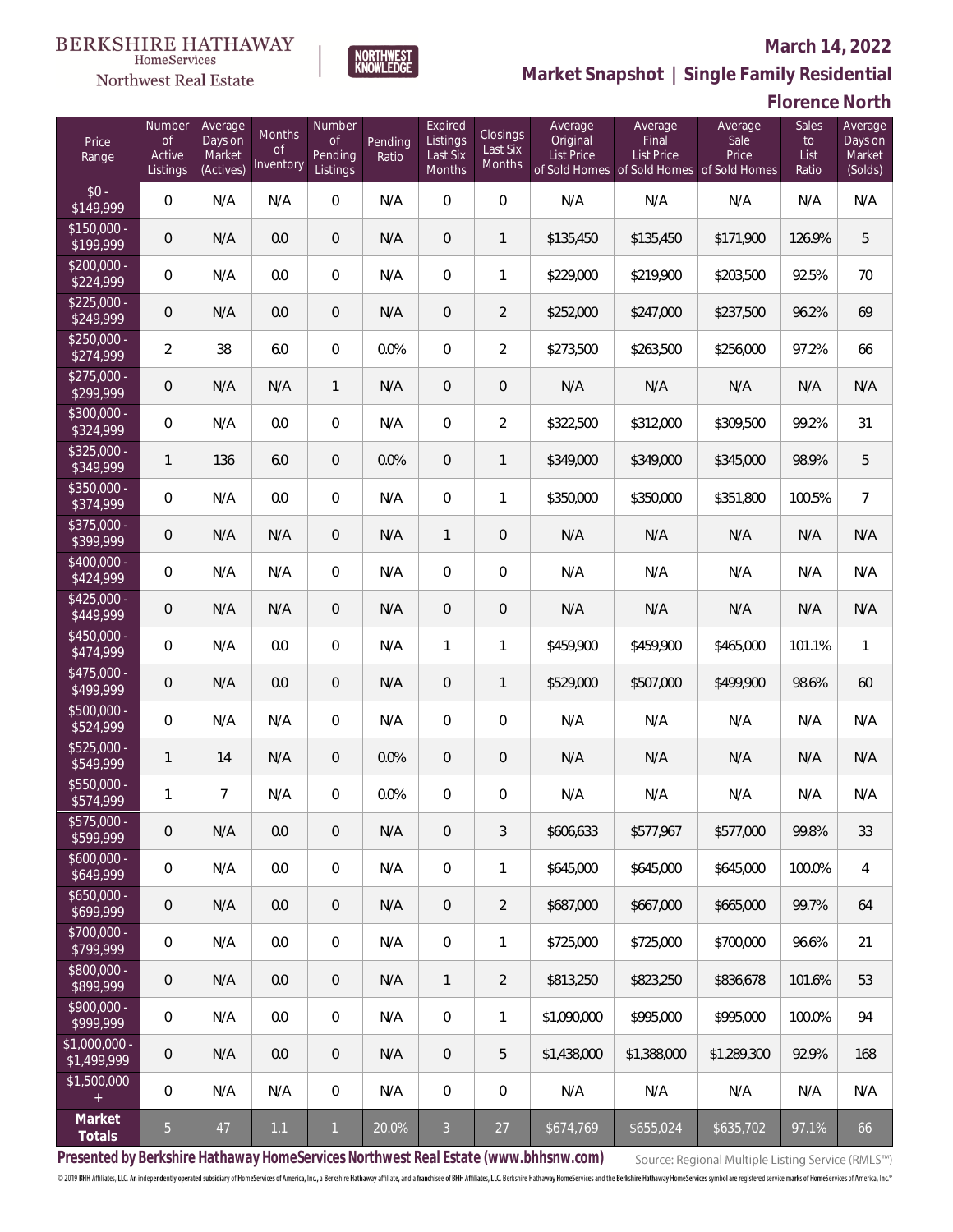# $\begin{array}{llll} \texttt{BERKSHIRE} \texttt{ HATHAWAY} \\ \texttt{\tiny HomeServices} \end{array}$

## Northwest Real Estate

### **March 14, 2022**



**Market Snapshot | Single Family Residential**

# **Florence South/Dunes City**

| Price<br>Range             | Number<br>of<br>Active<br>Listings | Average<br>Days on<br>Market<br>(Actives) | Months<br><b>of</b><br>Inventory | Number<br><b>of</b><br>Pending<br>Listings | Pending<br>Ratio | Expired<br>Listings<br>Last Six<br>Months | Closings<br>Last Six<br>Months | Average<br>Original<br><b>List Price</b> | Average<br>Final<br><b>List Price</b><br>of Sold Homes of Sold Homes of Sold Homes | Average<br>Sale<br>Price | <b>Sales</b><br>to<br>List<br>Ratio | Average<br>Days on<br>Market<br>(Solds) |
|----------------------------|------------------------------------|-------------------------------------------|----------------------------------|--------------------------------------------|------------------|-------------------------------------------|--------------------------------|------------------------------------------|------------------------------------------------------------------------------------|--------------------------|-------------------------------------|-----------------------------------------|
| $$0 -$<br>\$149,999        | $\mathsf{O}\xspace$                | N/A                                       | N/A                              | $\overline{0}$                             | N/A              | $\overline{0}$                            | $\overline{0}$                 | N/A                                      | N/A                                                                                | N/A                      | N/A                                 | N/A                                     |
| $$150,000 -$<br>\$199,999  | $\overline{0}$                     | N/A                                       | 0.0                              | $\mathbf{0}$                               | N/A              | $\overline{0}$                            | $\mathbf{1}$                   | \$249,000                                | \$249,000                                                                          | \$199,000                | 79.9%                               | $\overline{0}$                          |
| $$200,000 -$<br>\$224,999  | $\mathsf{O}\xspace$                | N/A                                       | 0.0                              | $\overline{0}$                             | N/A              | $\mathbf{0}$                              | $\mathbf{1}$                   | \$200,000                                | \$200,000                                                                          | \$201,000                | 100.5%                              | $\overline{2}$                          |
| $$225,000 -$<br>\$249,999  | $\mathbf 0$                        | N/A                                       | 0.0                              | $\overline{0}$                             | N/A              | $\overline{0}$                            | $\mathbf{1}$                   | \$259,000                                | \$259,000                                                                          | \$245,000                | 94.6%                               | 93                                      |
| $$250,000 -$<br>\$274,999  | $\mathsf{O}\xspace$                | N/A                                       | N/A                              | $\overline{0}$                             | N/A              | $\Omega$                                  | $\overline{0}$                 | N/A                                      | N/A                                                                                | N/A                      | N/A                                 | N/A                                     |
| $$275,000 -$<br>\$299,999  | $\mathbf 0$                        | N/A                                       | N/A                              | $\mathbf{1}$                               | N/A              | $\overline{0}$                            | $\overline{0}$                 | N/A                                      | N/A                                                                                | N/A                      | N/A                                 | N/A                                     |
| $$300,000 -$<br>\$324,999  | $\mathsf{O}\xspace$                | N/A                                       | N/A                              | $\overline{0}$                             | N/A              | $\overline{0}$                            | $\overline{0}$                 | N/A                                      | N/A                                                                                | N/A                      | N/A                                 | N/A                                     |
| $$325,000 -$<br>\$349,999  | $\overline{0}$                     | N/A                                       | 0.0                              | $\mathbf{0}$                               | N/A              | $\overline{0}$                            | $\mathbf{1}$                   | \$409,900                                | \$399,900                                                                          | \$340,000                | 85.0%                               | 119                                     |
| $$350,000 -$<br>\$374,999  | $\mathsf{O}\xspace$                | N/A                                       | N/A                              | $\overline{0}$                             | N/A              | $\overline{0}$                            | $\mathbf 0$                    | N/A                                      | N/A                                                                                | N/A                      | N/A                                 | N/A                                     |
| $$375,000 -$<br>\$399,999  | $\overline{0}$                     | N/A                                       | 0.0                              | $\mathbf{0}$                               | N/A              | $\overline{0}$                            | $\mathbf{1}$                   | \$375,000                                | \$375,000                                                                          | \$390,000                | 104.0%                              | 5                                       |
| $$400,000 -$<br>\$424,999  | $\mathsf{O}\xspace$                | N/A                                       | 0.0                              | $\mathbf{1}$                               | N/A              | $\overline{0}$                            | $\overline{2}$                 | \$429,450                                | \$414,950                                                                          | \$417,500                | 100.6%                              | 37                                      |
| $$425,000 -$<br>\$449,999  | $\overline{0}$                     | N/A                                       | N/A                              | $\mathbf{0}$                               | N/A              | $\overline{0}$                            | $\overline{0}$                 | N/A                                      | N/A                                                                                | N/A                      | N/A                                 | N/A                                     |
| $$450,000 -$<br>\$474,999  | $\mathsf{O}\xspace$                | N/A                                       | N/A                              | $\overline{0}$                             | N/A              | $\Omega$                                  | $\overline{0}$                 | N/A                                      | N/A                                                                                | N/A                      | N/A                                 | N/A                                     |
| $$475,000 -$<br>\$499,999  | $\overline{0}$                     | N/A                                       | 0.0                              | $\overline{0}$                             | N/A              | $\overline{0}$                            | $\mathbf{1}$                   | \$549,000                                | \$499,000                                                                          | \$475,000                | 95.2%                               | 57                                      |
| $$500,000 -$<br>\$524,999  | $\mathbf 0$                        | N/A                                       | 0.0                              | $\overline{0}$                             | N/A              | $\overline{0}$                            | $\mathbf{1}$                   | \$499,000                                | \$499,000                                                                          | \$500,000                | 100.2%                              | 14                                      |
| $$525,000 -$<br>\$549,999  | 0                                  | N/A                                       | N/A                              | $\overline{0}$                             | N/A              | $\mathbf{0}$                              | $\overline{0}$                 | N/A                                      | N/A                                                                                | N/A                      | N/A                                 | N/A                                     |
| \$550,000 -<br>\$574,999   | 0                                  | N/A                                       | N/A                              | $\overline{0}$                             | N/A              | $\overline{0}$                            | $\boldsymbol{0}$               | N/A                                      | N/A                                                                                | N/A                      | N/A                                 | N/A                                     |
| \$575,000 -<br>\$599,999   | $\overline{a}$                     | 5                                         | N/A                              | $\mathbf 0$                                | 0.0%             | $\mathbf 0$                               | $\mathbf 0$                    | N/A                                      | N/A                                                                                | N/A                      | N/A                                 | N/A                                     |
| $$600,000 -$<br>\$649,999  | 0                                  | N/A                                       | N/A                              | $\mathbf{1}$                               | N/A              | $\overline{0}$                            | 0                              | N/A                                      | N/A                                                                                | N/A                      | N/A                                 | N/A                                     |
| $$650,000 -$<br>\$699,999  | 1                                  | 14                                        | 3.0                              | $\mathbf{0}$                               | 0.0%             | $\overline{0}$                            | $\overline{2}$                 | \$712,000                                | \$699,000                                                                          | \$665,000                | 95.1%                               | 62                                      |
| \$700,000 -<br>\$799,999   | 0                                  | N/A                                       | $0.0\,$                          | $\mathbf 0$                                | N/A              | $\overline{0}$                            | 1                              | \$750,000                                | \$750,000                                                                          | \$750,000                | 100.0%                              | 17                                      |
| \$800,000 -<br>\$899,999   | 0                                  | N/A                                       | N/A                              | $\overline{2}$                             | N/A              | $\overline{0}$                            | $\mathbf 0$                    | N/A                                      | N/A                                                                                | N/A                      | N/A                                 | N/A                                     |
| \$900,000 -<br>\$999,999   | 0                                  | N/A                                       | N/A                              | $\mathbf 0$                                | N/A              | $\mathbf{0}$                              | 0                              | N/A                                      | N/A                                                                                | N/A                      | N/A                                 | N/A                                     |
| \$1,000,000<br>\$1,499,999 | 1                                  | 11                                        | $6.0\,$                          | $\mathbf{0}$                               | 0.0%             | $\overline{0}$                            | $\mathbf{1}$                   | \$1,350,000                              | \$1,350,000                                                                        | \$1,150,000              | 85.2%                               | 108                                     |
| \$1,500,000<br>$+$         | 1                                  | 510                                       | $6.0\,$                          | $\mathbf 0$                                | 0.0%             | $\mathbf{1}$                              | $\mathbf{1}$                   | \$1,794,000                              | \$1,794,000                                                                        | \$1,626,500              | 90.7%                               | 78                                      |
| Market<br>Totals           | $\overline{5}$                     | 109                                       | 2.1                              | $5\phantom{.}$                             | $100.0\%$        | $\mathbf{1}$                              | $14$                           | \$622,700                                | \$614,486                                                                          | \$574,393                | 93.5%                               | 49                                      |

**Presented by Berkshire Hathaway HomeServices Northwest Real Estate (www.bhhsnw.com)**

Source: Regional Multiple Listing Service (RMLS™)